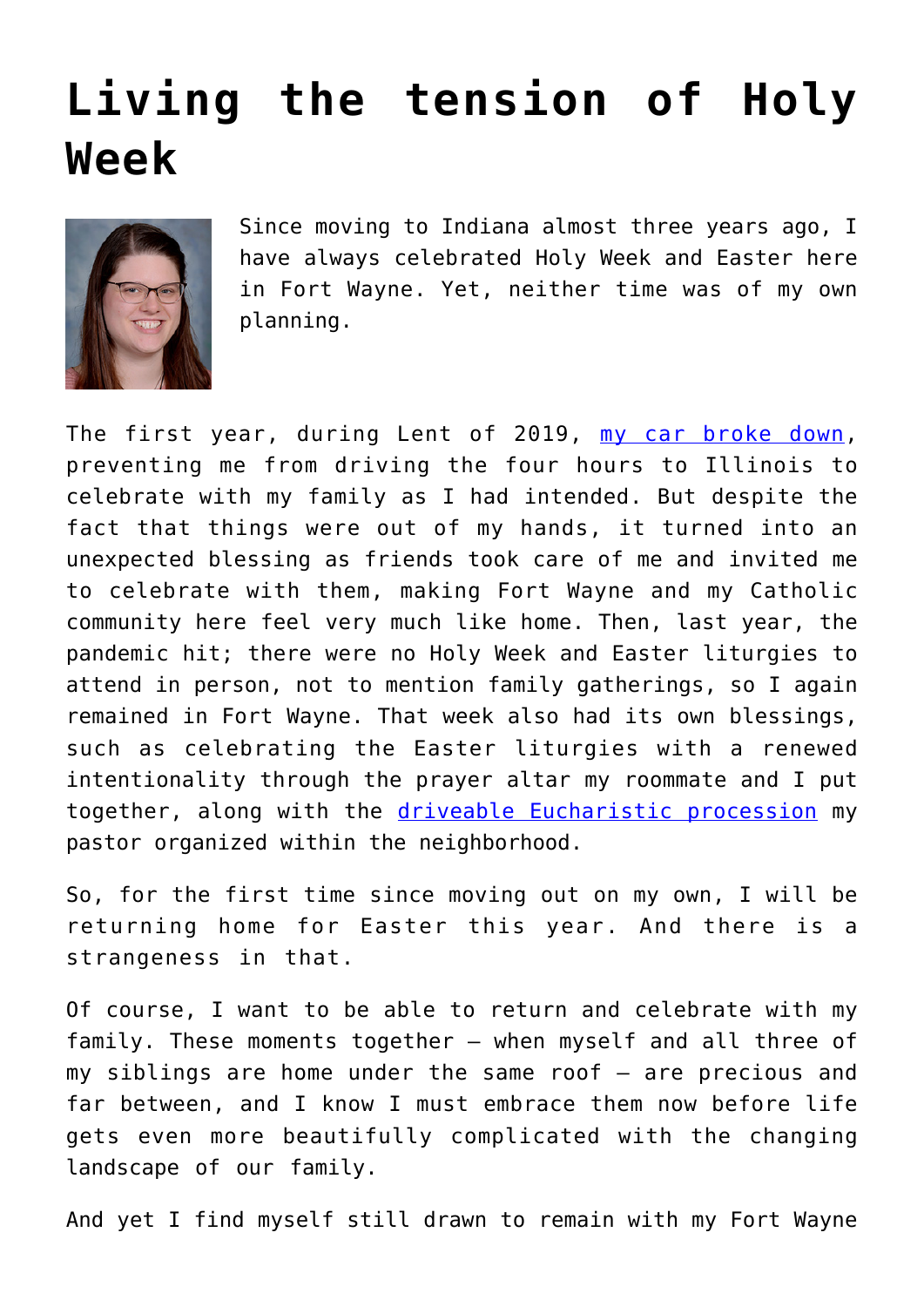community with my parish and Church family — to celebrate the Holy Week liturgies with the community that now feels like home.

There is a beautiful tension here that is appropriate for the season. There is a tension of being torn between two places, of your heart being stretched between two things. And that is the tension that Holy Week provides.

Starting with Palm Sunday, we remember Jesus' glorious entrance into Jerusalem with the opening readings. But by the time we have transitioned to the Gospel, we are already recounting how the people condemned Jesus and crucified him. We as the descendants of these people feel the tension of being torn between two places — our worship of God followed by our rejection of him.

We repeat that dynamic on Holy Thursday, where Christ gives his very self in the Eucharist, only to feel alone and abandoned during his most agonizing moments just hours later in the garden, followed by his betrayal by Judas, after which his apostles — all but John — scatter.

On Good Friday and Holy Saturday, we feel the weight of Christ's death and wonder, now what? But even as we try to sit in this tension, we know what's ahead. We know there is a homecoming: the Resurrection.

As a people, each year we are torn between our sin and the fact that God paved a way for us to come home. We often feel that we don't deserve such mercy, such a chance at eternal goodness. And so we feel torn between our earthly reality and our deep longing for our eternal home.

So, this year, I will celebrate the Palm Sunday through Good Friday liturgies with my parish in Fort Wayne, and then following the Good Friday service, I will drive four hours to await the Resurrection with my family.